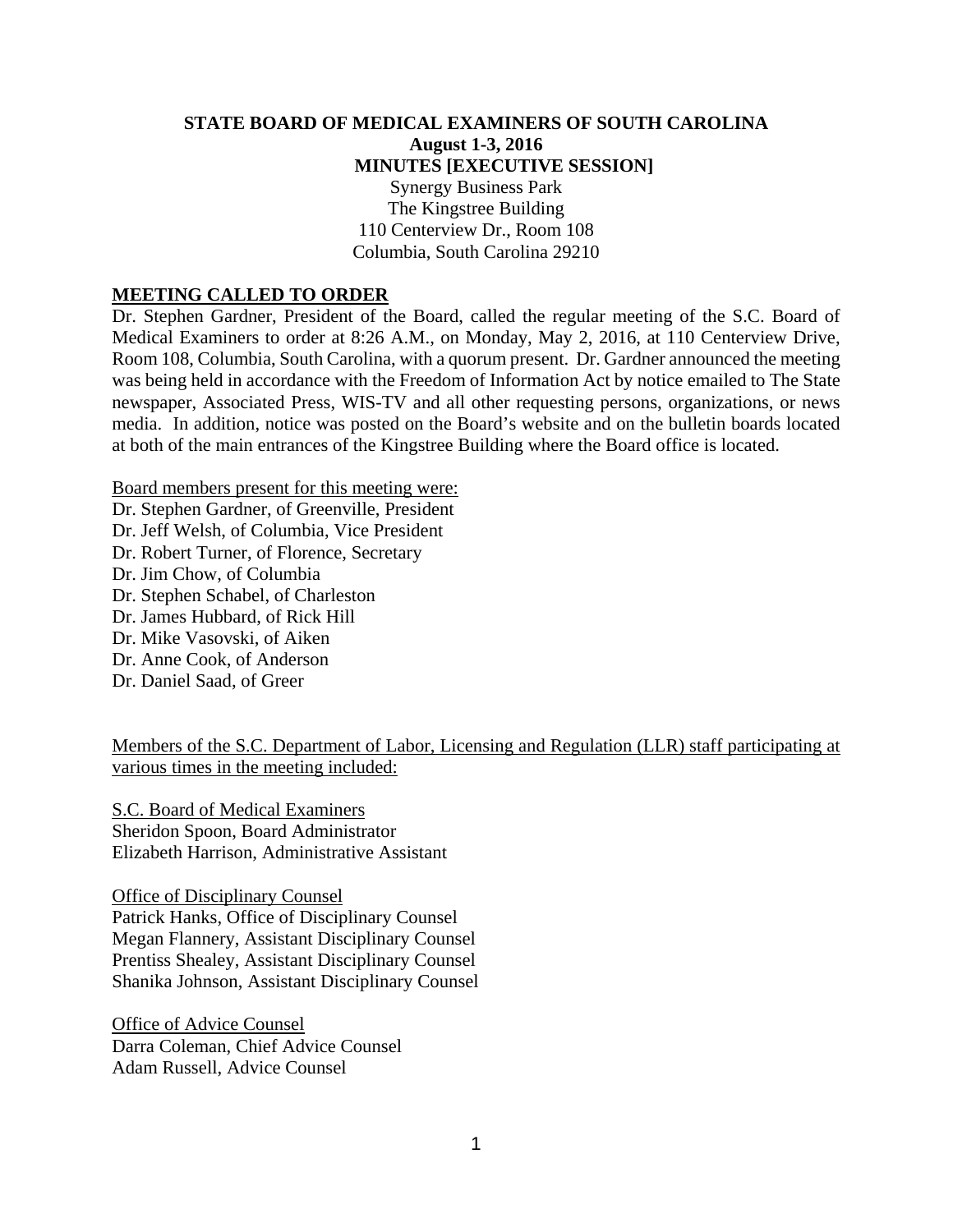Board convened at 8:12 am

#### **REVIEW/APPROVAL OF AGENDA**

Dr. Schabel made a motion to approve the agenda for this meeting. Dr. Turner seconded the motion. All in favor. Motion carries.

#### **REVIEW/APPROVAL OF MINUTES FROM FEBRUARY 1-2, 2016 BOARD MEETING**

After considering recommendations, additions, deletions and corrections, a motion was made to approve the May 2-3 2016 minutes by Dr. Gardner and seconded by Dr. Cook. The motion and the minutes were unanimously passed.

#### **PRESIDENT'S REPORT**

Dr. Gardner and various board members and staff updated the board as to the following:

- 1. Interstate Licensure Compact
- 2. Applicant Interviews *Ad Hoc* Committee report [Drs. Chow, Cook and Saad]
- 3. S.C. Domestic Violence Task Force
- 4. Telemedicine Bill S1035.
- 5. Cosmetic Procedures *ad hoc* committee
- 6. Naloxone Joint Protocol Advisory Committee-H5193
- 7. Healthcare Collaborative Committee
- 8. Physician Assistant interviews 40-47-945[A][9]; Committee vacancies
- 9. Conferences for Consideration of Staff/Advice Counsel's Attendance -Citizen Advocacy Center 2016 Annual Meeting, September 17-18, 2016, Portland,

Oregon -FARB 2016 Regulatory Law Seminar, September 29, 2016-October 2, 2016, Chicago, Illinois

# **LEGISLATIVE UPDATE**

Holly Beeson and Rebecca Leach, Office of Communications and Government Affairs with LLR updated the Board on bills that impact the board and the medical community including telemedicine, medical marijuana, Naloxone, APRN scope of practice, eyecare consumer protection bill, abortion legislation, birthing centers, good Samaritan legislation, volunteer licenses, CME credit for volunteer time, and the experimental healthcare treatment act, Margie's law and medical records.

# **COMMITTEE REPORTS AND RECOMMENDATIONS PHYSICIAN ASSISTANTS ADVISORY COMMITTEE**

Sheridon Spoon, Administrator of the Medical Board presented recommendations from the July 15, 2016 Physician Assistant Committee meeting. After considering the recommendations, additions, deletions and corrections, Dr. Cook made a motion to approve the recommendations. Motion was seconded by Dr. Saad. All in favor. Motion carries.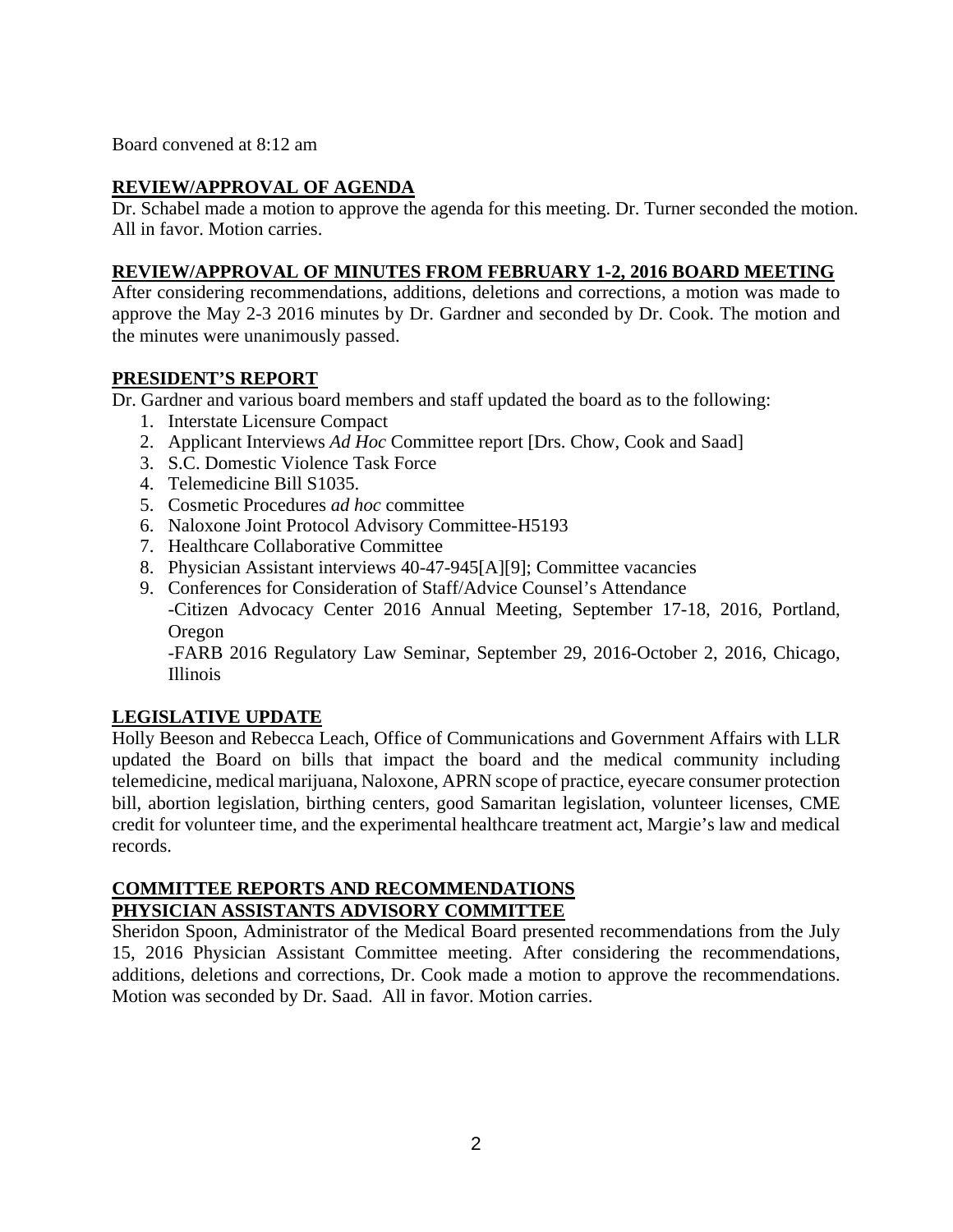# **RESPIRATORY CARE PRACTITIONERS COMMITTEE**

Sheridon Spoon, Administrator of the Medical Board presented recommendations from the July 22, 2016 Respiratory Care Practitioners Committee meeting which did not have a quorum. Dr. Cook made a motion to approve the recommendations for licensure directly. Motion was seconded by Dr. Welsh. All in favor. Motion carries.

# **ACUPUNCTURE ADVISORY COMMITTEE**

Mr. Spoon reported that the committee did not have a quorum and this the applicant, Mona Lee, is appearing at this meeting. Applications were approved for permanent licensure.

# **Administrator's Report**

Sheridon Spoon reported the following:

- 1. District 1 Election is being conducted. Medical Disciplinary Commission Update: District 3 Appointment- Arthur Jordan, M.D. District 4-Timothy Dancy, William B. Jones, Ashish Shanbhag-replacement. These MDC members were appointed. District 6-vacant as to board member and MDC; BME Public members is addressed by the Office of the Governor
- 2. CME Audit/ CE Broker-progress on these two items is ongoing.
- 3. Compliance Report-Elizabeth Harrison briefed the board on the compliance process.
- 4. E-blast-Contact information and other items will be included in the next e-blast
- 5. 2017 Board Meeting Dates-were approved.

# **FINAL ORDER HEARINGS**

A motion was made and passed for the Board to go into Executive Session to conduct Final Order Hearings. Each hearing was held in Executive Session and the Board's Final Order is on file at the Board Office. After testimony for each case, the Board entered a private deliberative session. No votes were made or actions taken while the Board was in Executive Session. A motion was made and passed to return to Public Session and the Board voted on the following sanctions after each Final Order Hearing:

# **Final Order and Application Hearings, Monday August 1, 2016**

# **CLYDE CLIMER, MD-APPLICANT FOR LICENSURE**

Approval for licensure without condition by Dr. Schabel. Second by Dr. Cook. Motion carries.

# **APPLICANT FOR LICENSURE**

[HEARING CLOSED]

# **WAJDI A DBOUK, 2014-64-PETITION FOR MODIFICATION OF ORDER**

Lift the restrictions on Dr. Dbouk's prescribing ability for prescribing Schedule II substances so long as he is compliant with the other components of the MOA accepted on February 17th, 2015 to vacate item 6 of the previous order. Motion by Dr. Saad. Dr. Welsh second. Motion carries.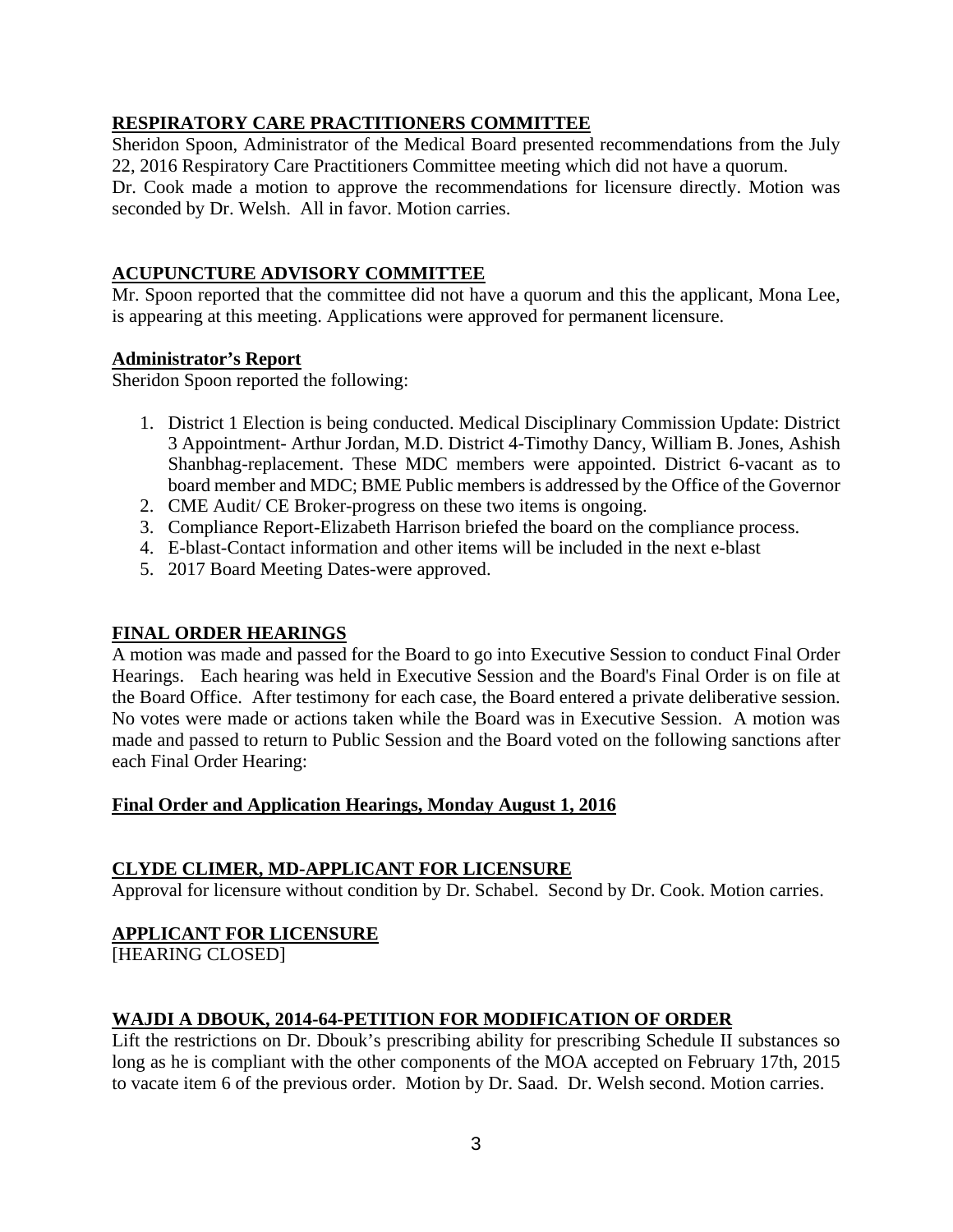# **2007-367-PETITION FOR REINSTATEMENT**

[HEARING CLOSED UPON MOTION OF ODC]

#### **2013-324, MOA**

[HEARING CLOSED UPON MOTION OF ODC]

# **MARKETA WILLS, APPLICANT FOR LICENSURE**

[HEARING CLOSED UPON MOTION OF ODC]

#### **2015-234, PETITION FOR REINSTATEMENT**  [HEARING CLOSED UPON MOTION OF ODC]

*At 6:31 pm, a motion was passed to adjourn.* 

*The board reconvened at 8:14 am, Tuesday, August,2 2016 for the second day of its August2016 regular meeting.* 

#### **OIE/ODC REPORT**

Patrick Hanks, Office of Disciplinary Counsel (ODC) presented the ODC Report to the Board.

Althea Myers, Chief Investigator for Office of Investigations presented the Investigative Review Committee's Report along with the statistical report and investigator training.

#### **Dismissals**

62 cases were presented and approved for dismissal. Dr. Schabel moved to accept the recommendations and Dr. Vasovski seconded the motion and the Board unanimously approved the recommendations.

2015-439-Dismissal

#### **Formal Complaints**

7 cases were presented for formal complaint. Dr. Saad moved to accept the recommendations Dr. Hubbard seconded the motion and the Board unanimously approved the recommendations. 2015-263-Formal Complaint.

#### **Letters of Caution**

25 cases were presented for a letter of caution. A motion was made by Dr. Saad to approve the letters of caution. Dr. Cook seconded the motion. Motion carries.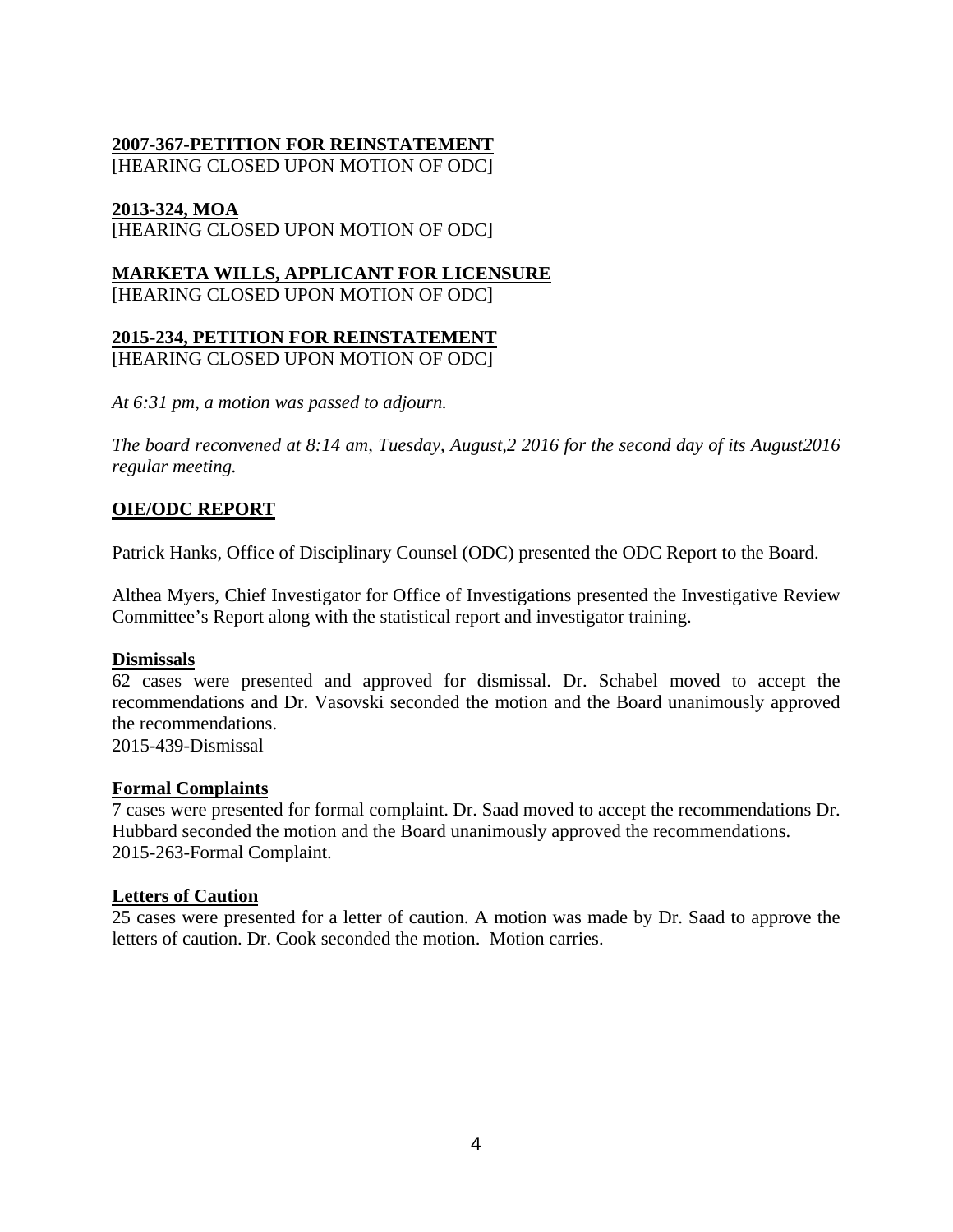# **FINAL ORDER HEARINGS**

A motion was made and passed for the Board to go into Executive Session to conduct Final Order Hearings. Each hearing was held in Executive Session and the Board's Final Order is on file at the Board Office. After testimony for each case, the Board entered a private deliberative session. No votes were made or actions taken while the Board was in Executive Session. A motion was made and passed to return to Public Session and the Board voted on the following sanctions after each Final Order Hearing:

#### **Final Order and Application Hearings, Tuesday, August 2, 2016**

# **2012-221 PETITION FOR REINSTATEMENT**

[HEARING CLOSED UPON MOTION OF ODC]

# **STEPHEN LLOYD, MD 2015-179,184, 185 REQUEST FOR RELEASE FROM TERMS AND CONDITIONS**

Continued.

#### **2011-70 REQUEST FOR RELEASE FROM TERMS AND CONDTIONS**  [HEARING CLOSED UPON MOTION OF ODC]

#### **REQUEST FOR RELEASE FROM TERMS AND CONDTIONS**  [HEARING CLOSED UPON MOTION OF ODC]

# **NANCY NETTER MD, 2013-236 MOA**

[HEARING CLOSED UPON MOTION OF ODC]

# **CATHERINE HAWTHORN, MD-APPLICANT FOR REACTIVATION**

Approved to proceed with licensure. Motion by Dr Chow. Second Byrd. Schabel. Motion carries.

# **AMIT BHANDARKAR, MD-APPLICANT FOR LICENSURE**

Application withdrawn.

# **APPLICANT FOR LICENSURE**

[HEARING CLOSED UPON MOTION OF ODC]

# **NESREEN KAUFMAN, MD- APPLICANT FOR LICENSURE**

Application deferred for a period of up to two years until such time as applicant can prove clinical competence by having passed the emergency medical board certification, both parts.

# **LISABETH WILLIAMS, MD- APPLICANT FOR LICENSURE**

Application withdrawn

# **REQUEST FOR RELEASE FROM TERMS AND CONDITIONS**

[HEARING CLOSED UPON MOTION OF ODC]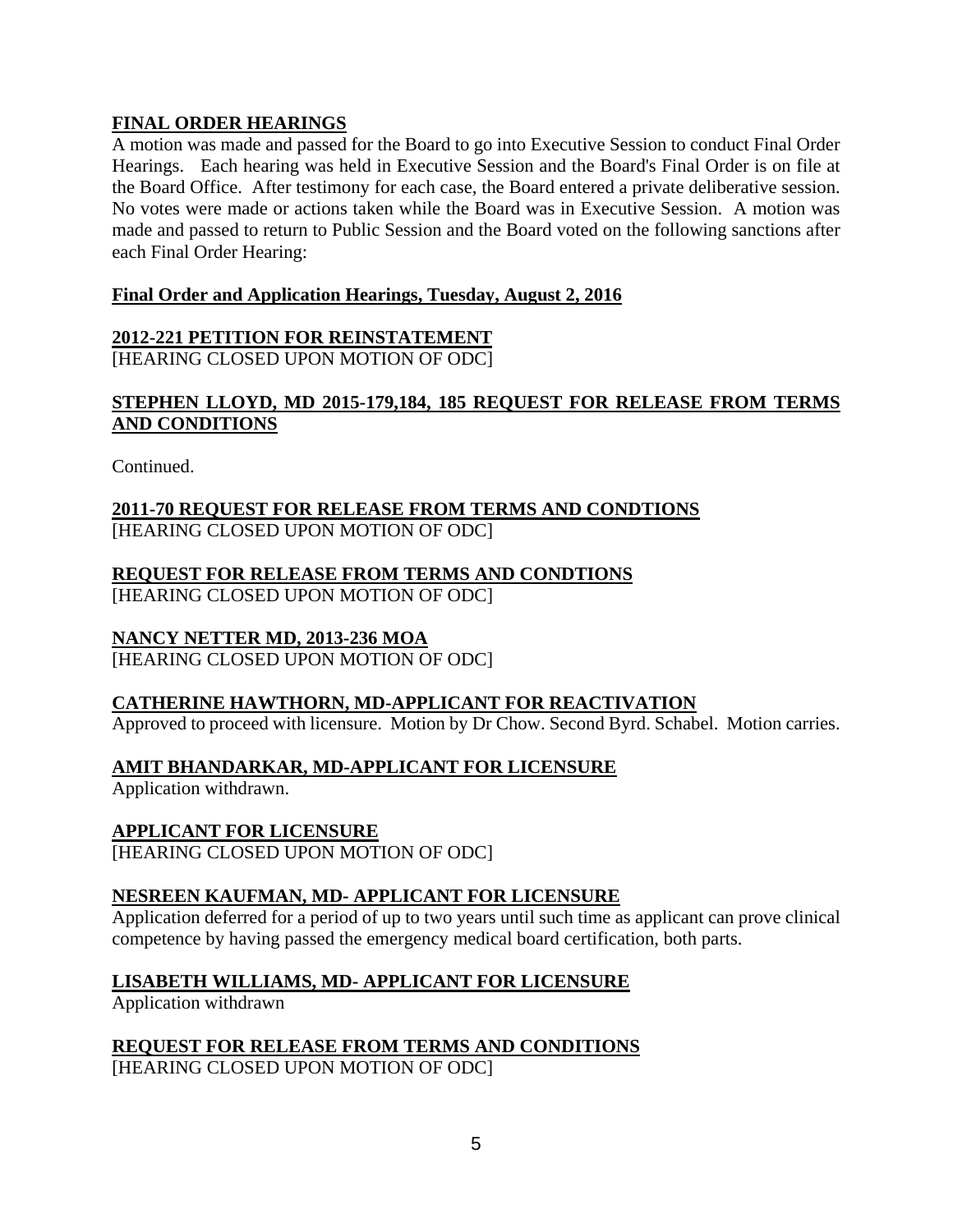#### **2013-486, MOA**

[HEARING CLOSED UPON MOTION OF ODC]

#### **ANTHONY ROYEK, MD- APPLICANT FOR LICENSURE**

Allowed to proceed with licensure without condition. Motion by Dr. Hubbard. Second by Dr. Schabel. Motion carries.

#### **PETITION FOR REINSTATEMENT**

[HEARING CLOSED UPON MOTION OF ODC]

*At 8:00 pm, a motion was passed to adjourn.* 

*The board reconvened at 8:11 am, Wednesday, August,3 2016 for the third day of its August 2016 regular meeting.* 

#### **FINAL ORDER HEARINGS**

A motion was made and passed for the Board to go into Executive Session to conduct Final Order Hearings. Each hearing was held in Executive Session and the Board's Final Order is on file at the Board Office. After testimony for each case, the Board entered a private deliberative session. No votes were made or actions taken while the Board was in Executive Session. A motion was made and passed to return to Public Session and the Board voted on the following sanctions after each Final Order Hearing:

#### **Final Order and Application Hearings, Wednesday August 3, 2016**

#### **REQUEST FOR RELEASE FROM TERMS AND CONDITIONS**  [HEARING CLOSED UPON MOTION OF ODC]

# **2012-170, MOA**

[HEARING CLOSED UPON MOTION OF ODC]

# **XIA XIAO LING- COOK, ACUP 2013-57, MOA**

#### Continued.

#### **2014-441, MOA**

Dismissed. Motion by Dr. Cook. Second by Dr. Schabel. Motion carries.